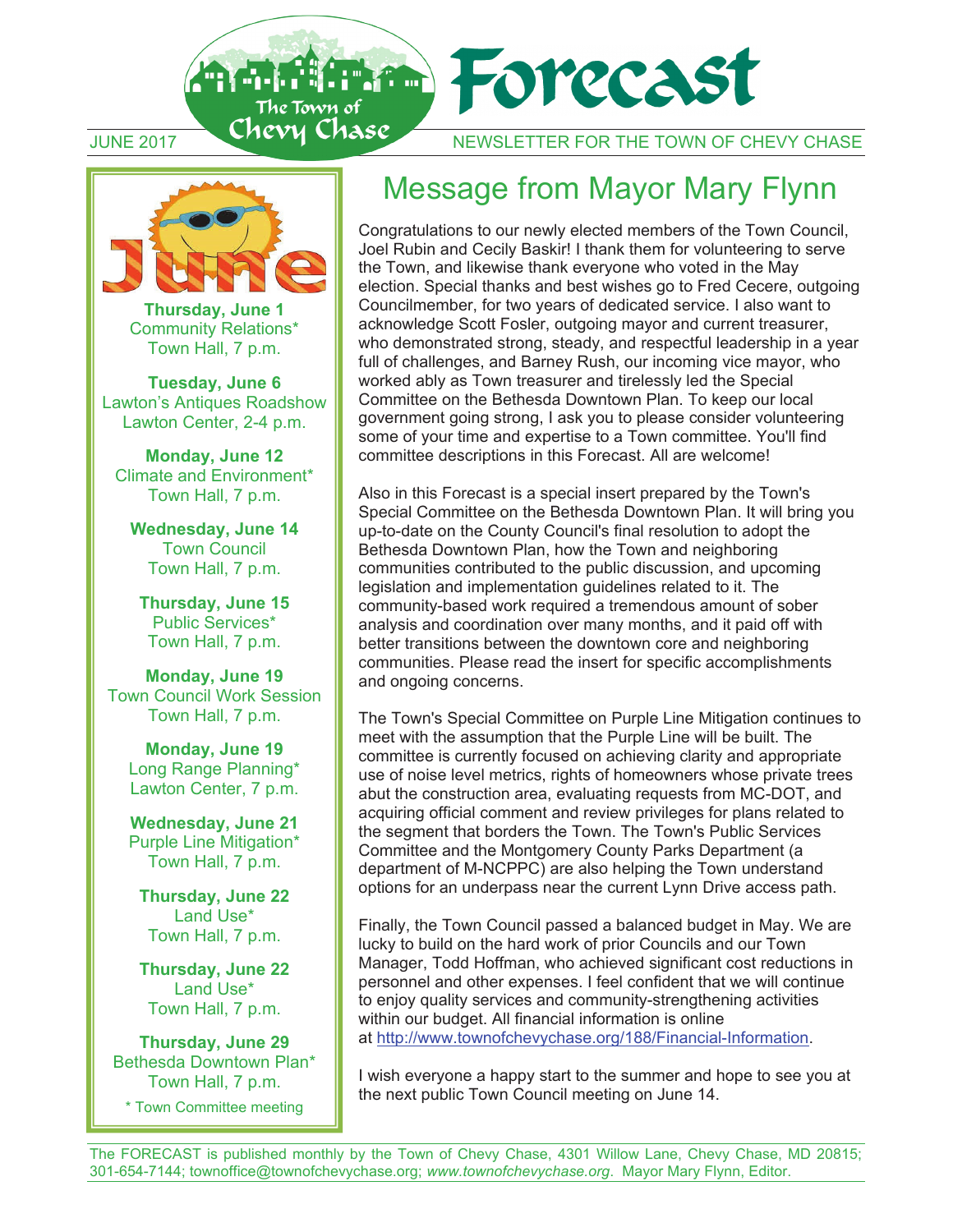# Volunteer for Town Committees & Boards

Dear Neighbor,

Each year in June, the Town Council begins the process of seeking volunteers for the Town's standing committees and filling vacancies on the Town boards and commission. We encourage you to consider volunteering for one of these bodies so we can involve as many residents as possible in Town affairs.

In July, I will appoint, with the advice of the Town Council, residents to serve on each of the Town's five standing committees for a period of one year beginning in September. Following is a list of the committees, including a short description of each:

- **Climate and Environment:** Inspires and facilities energy conservation and environmental stewardship by the Town and its residents.
- **Community Relations:** Encourages a strong sense of neighborliness through community activities and communications.
- **Land Use:** Guides building and redevelopment within the Town using available planning tools.
- **Long-Range Planning:** Identifies emerging issues that require longer-term planning and analysis. The Council is also considering asking this committee to take on greater responsibility for monitoring activities in county and state government likely to impact our Town.
- **Public Services:** Advocates for high-quality Town services for our residents.

I also will appoint one resident to serve on the Town's Election Board, one resident to serve on the Town's Ethics Commission, and one resident to serve on the Town's Water Board. Following are brief descriptions of these bodies:

- **Election Board**: Oversees all Town elections, including making appropriate provisions for nominations, printing ballots, appointing tellers and/or judges and supervising the polls.
- **Ethics Commission:** Receives, verifies and maintains all financial disclosure forms required by the State of Maryland.
- **Water Board**: Hears requests by property owners who have had a water drainage plan denied by the Town.

If you are interested in volunteering to serve on any of the Town's committees, boards or commission, please submit a brief note expressing your interest to the Town Office by June 30, 2017. Your correspondence may be submitted in person, by mail or by e-mail to townoffice@townofchevychase.org and should include your name, address, telephone number, e-mail address and a few sentences about why you would like to serve on that particular body.

On behalf of the entire Council, I would like to extend a special thanks to all of you who have served on one of these bodies over the past year. The dedication of your time and talents provides an invaluable resource to the Town and continues to strengthen and improve our community.

Sincerely,

Mary Flyn

Mary Flynn Mayor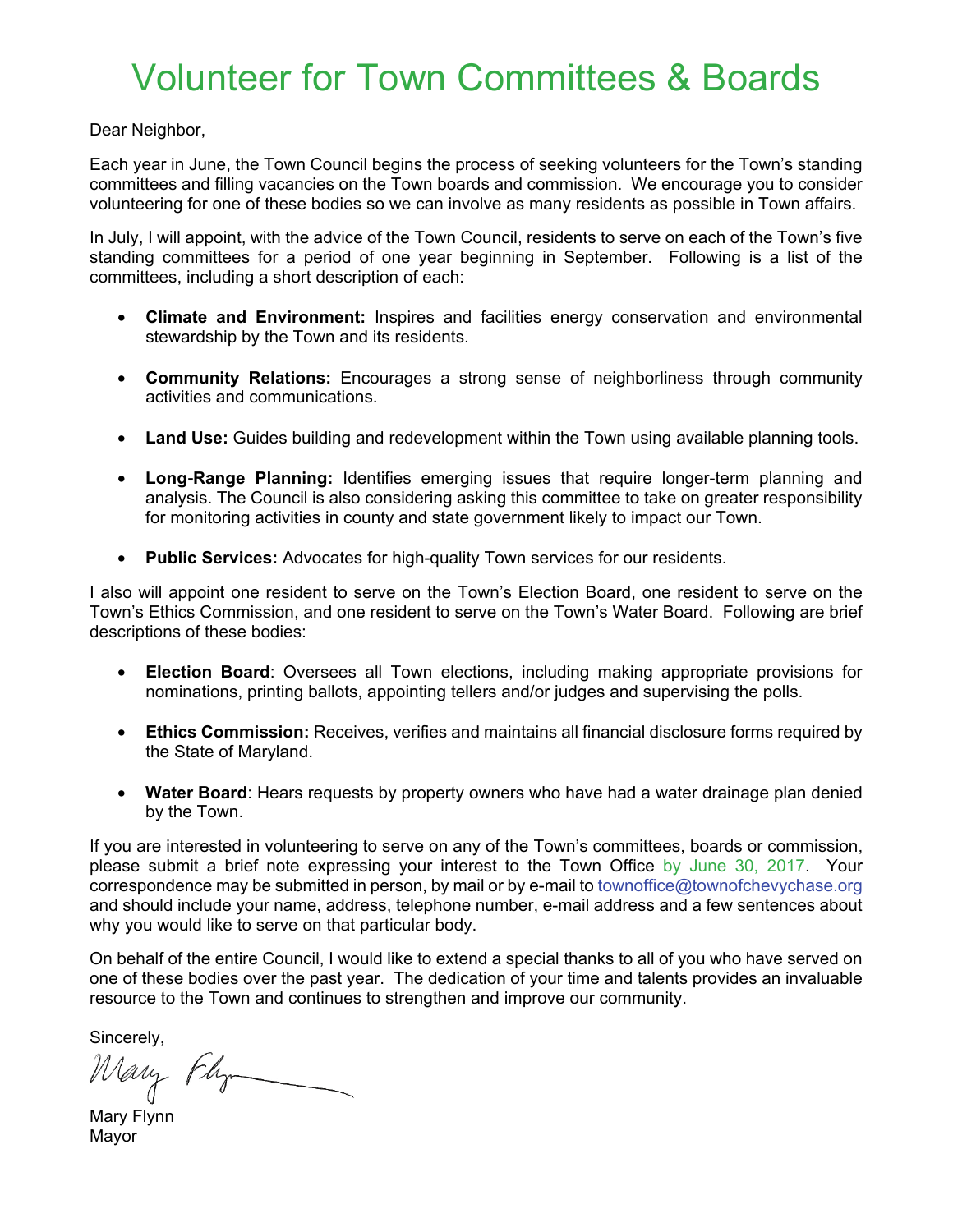# TOWN EVENTS

*The following events are brought to you by the Town's Community Relations Committee.*

## Play Date in the Park

### Saturday, June 17, 9 a.m., Lawton Center Playground

Play Date in the Park returns Saturday, June 17 at 9 a.m. Town toddlers, preschoolers and their families are welcome for a morning of play at the Lawton Center Playground. We will provide juice boxes, coffee and bagels. Families with infants and all older siblings are welcome. Please RSVP to the Town Office at 301-654-7144 or townoffice@townofchevychase.org.

## Independence Day Picnic and Parade July 4, 12-2 p.m., Lawton Center Grounds

### 12 p.m.: Parade & Dixieland Band

The parade will begin at 12 p.m. led by the Dixie Land Trio. Come to the Lawton Center at 11:30 a.m. to decorate your bikes, scooters, wagons, and baby carriages. The Town will provide decorating supplies.



### 12:30 p.m. – 1:30 p.m.: Picnic

Town residents will be treated to barbeque catered by *Red, Hot & Blue* and the famous *Ben and Jerry's* ice cream truck. Vegetarian options are available upon request. Bring your appetite and picnic blanket!

The reading of the Declaration of Independence at this event has become a tradition. We encourage readers of all ages to take part. If you would like to volunteer to read a few lines, please email Town Office at townoffice@townofchevychase.org or 301-654-7144.

Please RSVP by June 23 to the Town Office at 301-654-7144 or townoffice@townofchevychase.org.

### Interested in volunteering for the 4<sup>th</sup>? Contact the Town Office.

# AROUND CHEVY CHASE

# Think you might live in a Sears house? Historical Society project could confirm<br>The Chevy Chase Historical Society is surveying Chevy Chase, Maryland, for "kit" houses – the well-

built and enduring pre-cut houses offered by companies like Sears Roebuck, Montgomery Ward and Alladin Houses in the first half of the 20<sup>th</sup> century.

Starting in the early 1900s, Americans could order a complete "home by mail" from catalogues featuring hundreds of house styles and have the parts delivered, in stages, to the nearest railroad station. Kit houses were extremely popular in the 1920s and 1930s and have enjoyed a resurgence in recent years, as evidenced by the higher home prices that confirmed kit houses can command.

If you know or think you have a kit house and are willing to be contacted by the Chevy Chase Historical Society or a kit house scholar working with CCHS, email a photo of the house with your name, street address and phone number to kithouses@chevychasehistory.org by June 30. For further information on the kit house survey and photos showing the wide range of Sears kit house styles, visit www.chevychasehistory.org.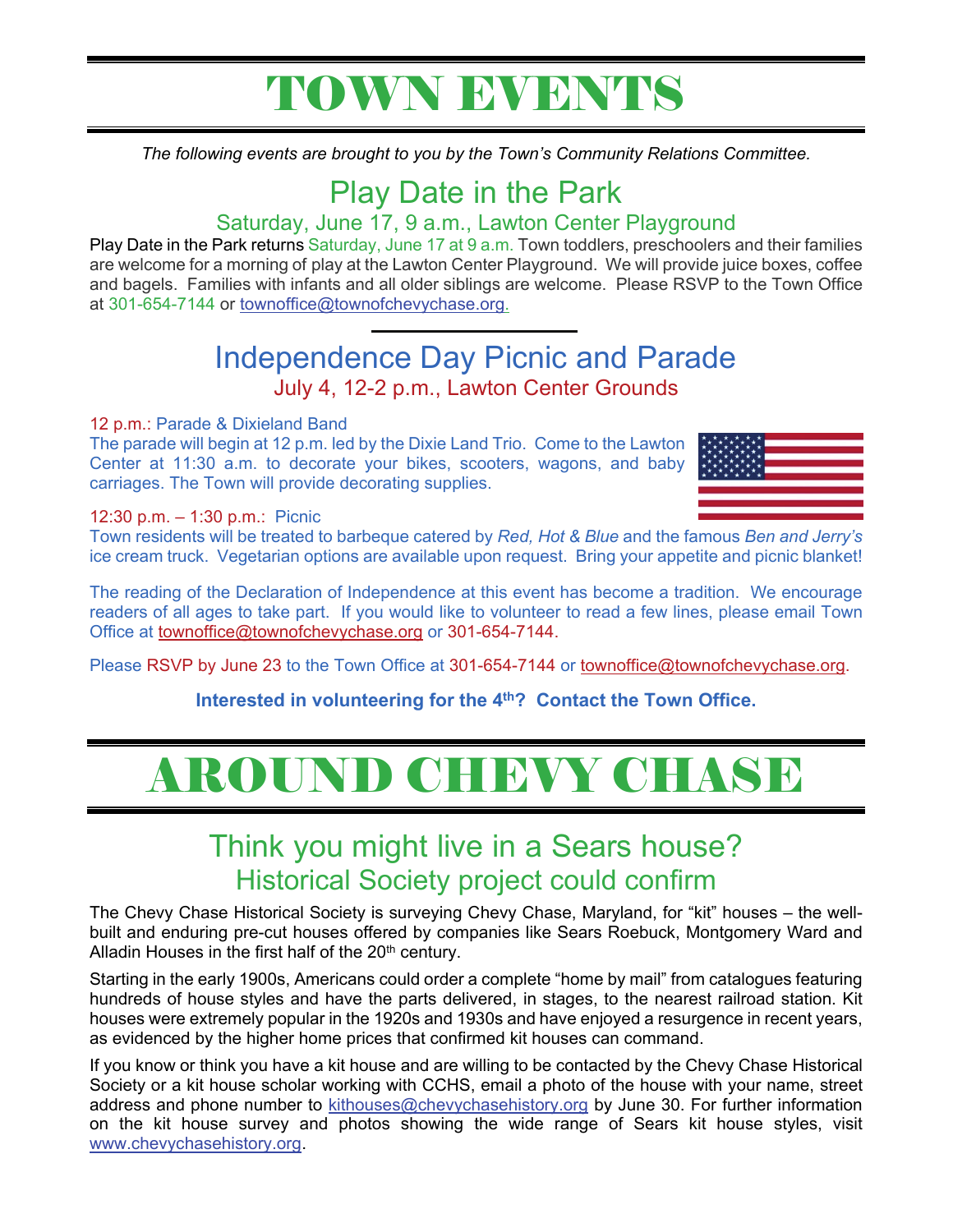### **Town of Chevy Chase**

4301 Willow Lane Chevy Chase, MD 20815

PRSRT STD US POSTAGE PAID Gaithersburg, MD Permit No. 418

US POSTAGE AND THE POSTAGE AND THE POSTAGE AND THE POSTAGE AND THE POSTAGE AND THE POSTAGE AND THE POSTAGE AND

### **TOWN COUNCIL**

*Joel Rubin, Community Liaison Mary Flynn, Mayor*  **Scott Fosler, Treasurer** *Scott Fosler, Treasurer Barney Rush, Vice Mayor Cecily Baskir, Secretary Joel Rubin, Community Liaison* 



This newsletter is printed on recycled paper

## CC@H June Events

On **Thursday, June 1, 7 to 9:30 p.m.,** CC@ H will present part two of our important series on Health Care and Aging: **When Times Get Tough: Facing Chronic Illness and End-of-Life Care.** 

Despite advance directives, elderly patients and their families and caregivers often struggle with medical intervention decisions as the end of life approaches. **Dr. Christina Prather,** specialist in geriatrics and palliative care at George Washington University Hospital, will lead a discussion of the medical and ethical issues surrounding end-of-life care. A short documentary, **"***The Last Campaign of Governor Booth Gardner,"* will be shown as part of the program at the Chevy Chase Village Hall.

Join us on **Tuesday, June 20,** from **2 to 4 p.m.** also at the CC Village Hall, to learn **All About Gargoyles.** Wendy Gasch, author of **"***Guide to Gargoyles and Other Grotesques at Washington National Cathedral"* will give us a virtual tour highlighting these fascinating sculptures.



### Summer Safety Tips

The Town would like to remind residents of some simple yet important tips for summer safety. Remember to keep your house and car locked at all times; keep outside lights on at night; notify your neighbors when you will be away, and call 911 to report suspicious activity. More information is available on the Town website.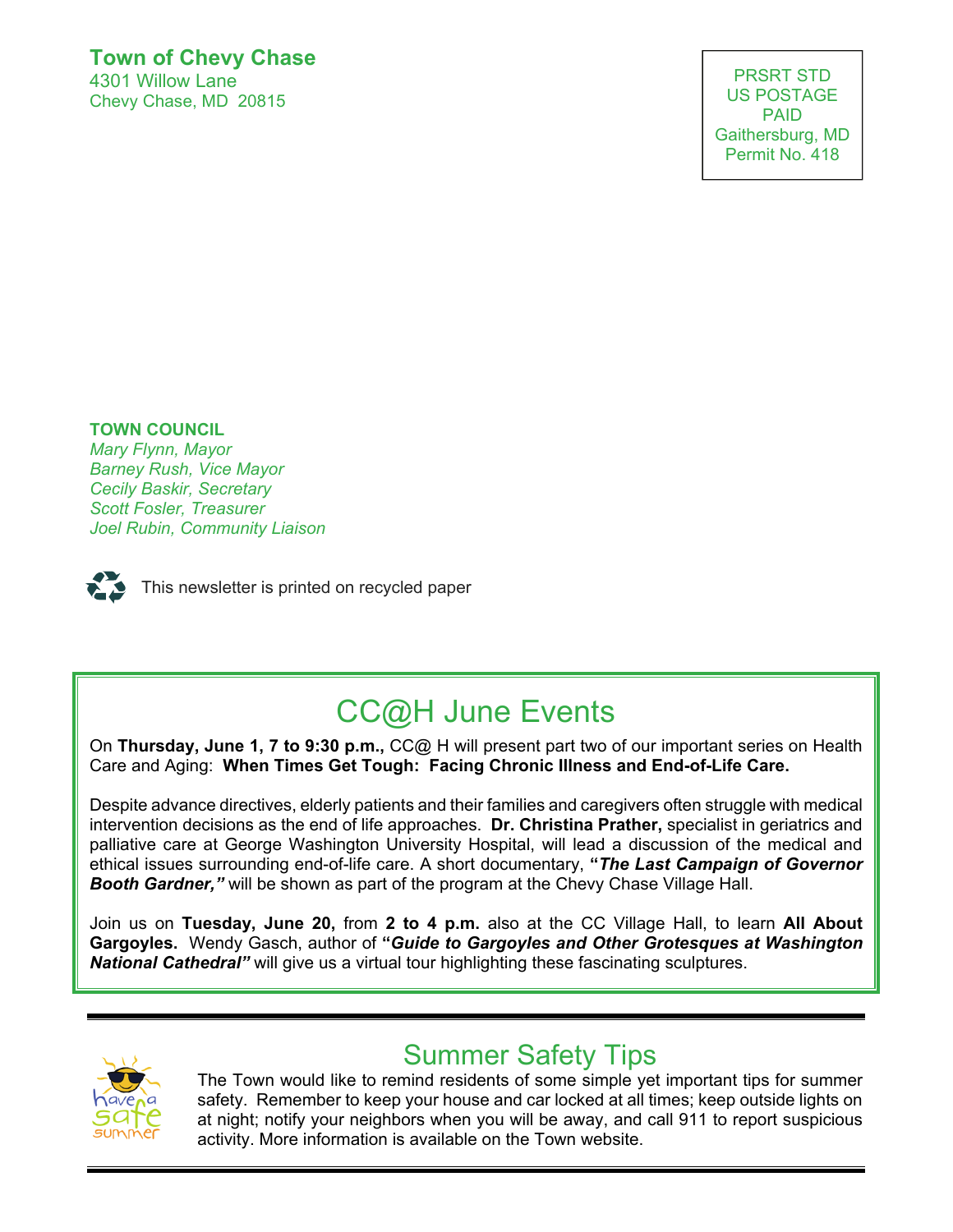## **Vision for a New Bethesda: County Council Approves the Bethesda Downtown Plan**

n May 25, after nearly two years of public discussion, the Montgomery County Council approved the new Bethesda Downtown Plan by a vote of 8 to 1. O

The Plan:

- Envisions more parks and recreational space, pedestrian and bicycle-friendly streets, and increased units of affordable housing.
- Permits much taller buildings up to 25 to 30 stories on central downtown lots – and offers greater flexibility to developers to build the amount of floor area they want.
- Allows total development up to 32.4 million square feet of built floor area in downtown. This is 8.8 million square feet more than the amount on the ground today, or the equivalent of one and 1/3 Pentagons.
- Aspires to protect neighborhoods through proposed creation of additional parks and a "Greenway." *See illustration at right.*
- Recommends reopening two elementary schools and establishing a southwestern county consortium consisting of the B-CC and Whitman school clusters to address overcrowding at middle school and high school.
- Assumes that increased congestion will be manageable, given Bethesda's mass transit options. The County Council rejected staged development, strongly supported by communities and the Council staff, that would have required an increase to 55% in the number of workers and residents who shift from driving their own cars to using other modes of travel during rush hours before permitting the final 2 million square feet of development to proceed. Instead, the Council authorized a plan to achieve this goal, with annual progress reports, but with no requirement to suspend building if the goals are not achieved. Transportation improvements at designated intersections, including Connecticut and East-West Highway and Connecticut and Bradley, are also recommended.

### **Community Successes**

Our Town worked closely with other communities through the Coalition of Bethesda Area Residents (CBAR). Together, presenting a united voice representing 25 communities and over 10,000 households, we achieved significant improvements to the original draft Plan:

Parks: The Plan now designates four county-owned surface parking lots in Bethesda as future parks, instead of sites for development. This designation applies to the lots behind the Farm Women's Market and between Leland and Walsh. Any plan to convert parking lots into



parks will likely require retaining some parking spaces underground. Town residents participated in collecting over 3,000 signatures on a petition to support these parks.

• **Reduced Heights**: Maximum building heights have been significantly reduced for many properties along the east side of Wisconsin Ave. The Jaffe property, located just north of St. John's Church and directly across from Town residences, now has a maximum height of 9 stories – as the Town had recommended – down from 14 stories in the draft Plan.